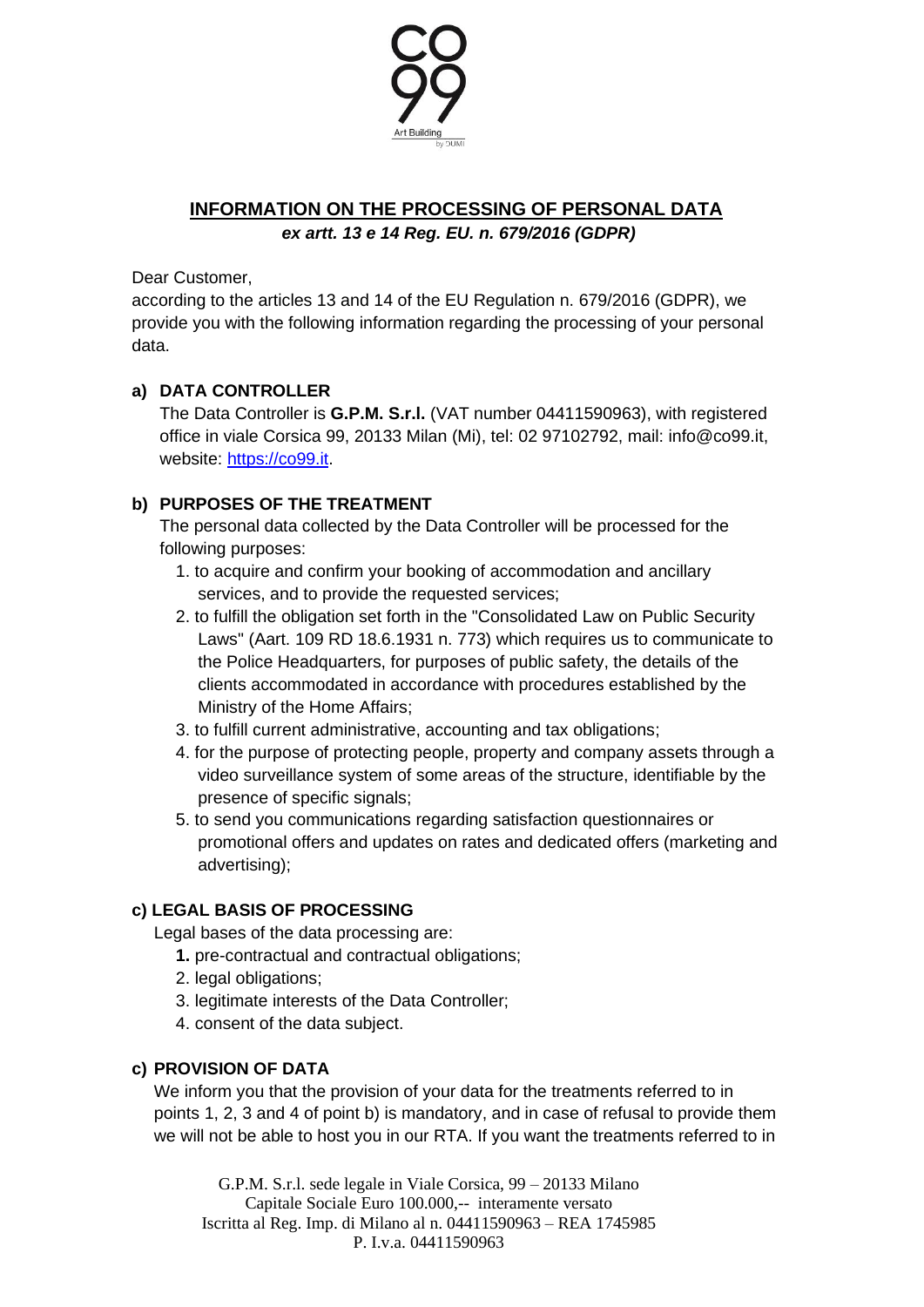

point 5 of point b) to be carried out, you must instead provide us with your consent, which can in any case be subsequently revoked by opposing the treatments.

## **d) PROCESSED DATA**

Only common personal data are processed, specifically:

- 1. personal identification data (name, surname, e-mail, telephone number);
- 2. credit card and / or bank card details;
- 3. data relating to the stay;
- 4. identification documents;
- 5. handwritten signature;
- 6. video surveillance images;

7. data relating to the electronic devices used to connect to the structure's network.

### **e) COLLECTION OF PERSONAL DATA**

Personal data is provided directly by the data subject to the Data Controller or collected through other entities such as OTAs (Online Travel Agencies), for example Booking.com.

### **f) METHOD OF DATA PROCESSING**

Your personal data will be processed in paper and by computerized systems, in compliance with the security measures adopted according to the art. 32 GDPR.

### **g) COMMUNICATION AND DISCLOSURE OF DATA**

Your personal data may be disclosed to other subjects, in their capacity as authorized, responsible or independent data controllers, in order to comply with pre-contractual, contractual, legal obligations, or for legitimate interest (by way of example, employees of G.P.M. S.r.l., accountants and lawyers, system administrators, police forces, ISTAT for statistics on tourist flows). The data will not be subject to public disclosure

### **h) TRANSFER OF DATA ABROAD**

Your personal data are not subject to transfer to non-EU territory.

### **i) DATA PROFILING**

The Data Controller does not carry out any automated profiling of your personal data.

### **j) DATA STORAGE**

The personal data collected will be kept for the time necessary to carry out the activities related to the purposes referred to in point b) and according to the

G.P.M. S.r.l. sede legale in Viale Corsica, 99 – 20133 Milano Capitale Sociale Euro 100.000,-- interamente versato Iscritta al Reg. Imp. di Milano al n. 04411590963 – REA 1745985 P. I.v.a. 04411590963